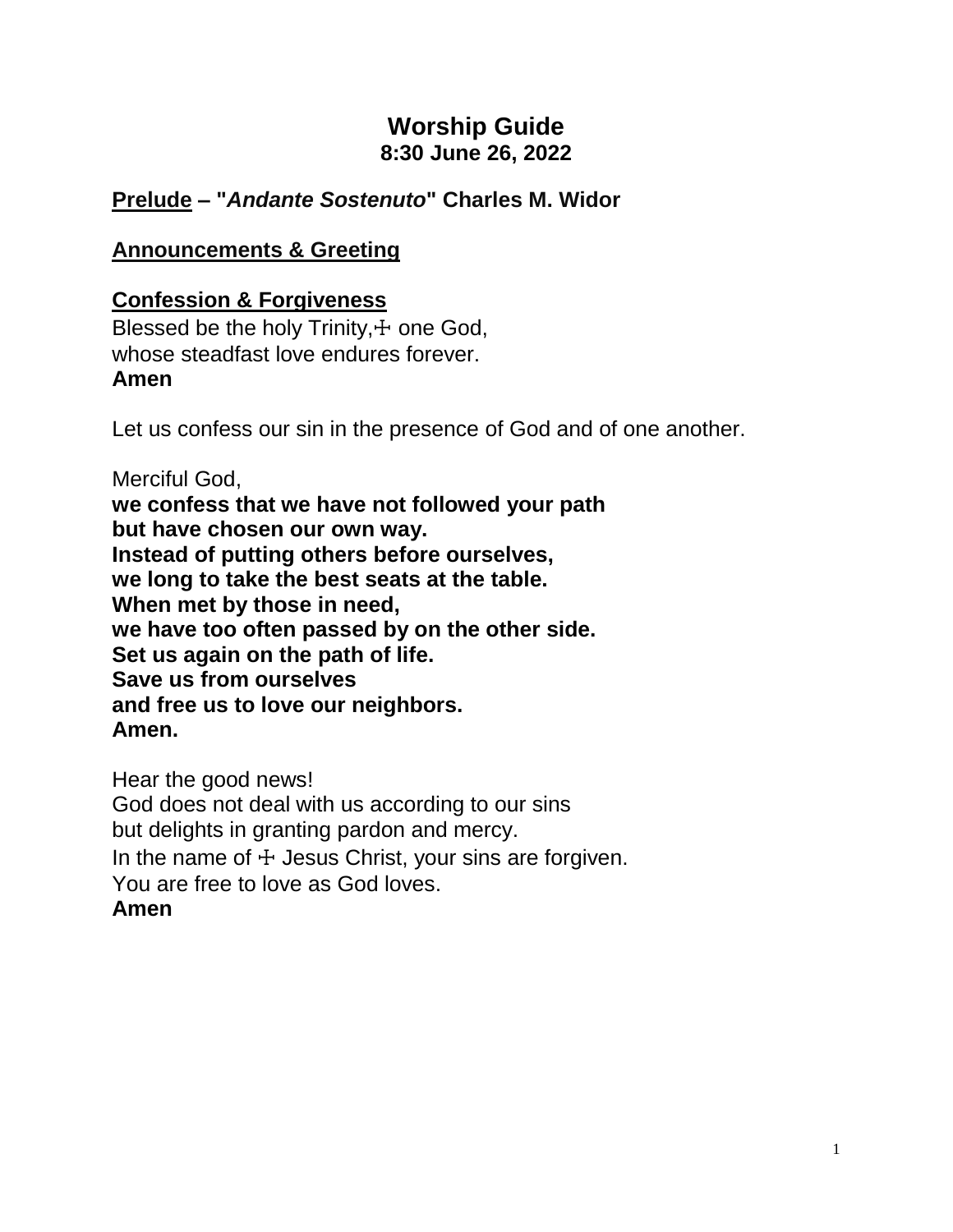#### **Hymn: "***I Love to Tell the Story***" ELW 661**

1 I love to tell the story of unseen things above, of Jesus and his glory, of Jesus and his love. I love to tell the story, because I know it's true; it satisfies my longings as nothing else would do.

#### *Refrain*

I love to tell the story; 'twill be my theme in glory to tell the old, old story of Jesus and his love.

- 2 I love to tell the story: how pleasant to repeat what seems, each time I tell it, more wonderfully sweet! I love to tell the story, for some have never heard the message of salvation from God's own holy word. *Refrain*
- 3 I love to tell the story, for those who know it best seem hungering and thirsting to hear it like the rest. And when, in scenes of glory, I sing the new, new song, I'll sing the old, old story that I have loved so long. *Refrain* Text: Katherine Hankey, 1834-1911; Text and music – public domain.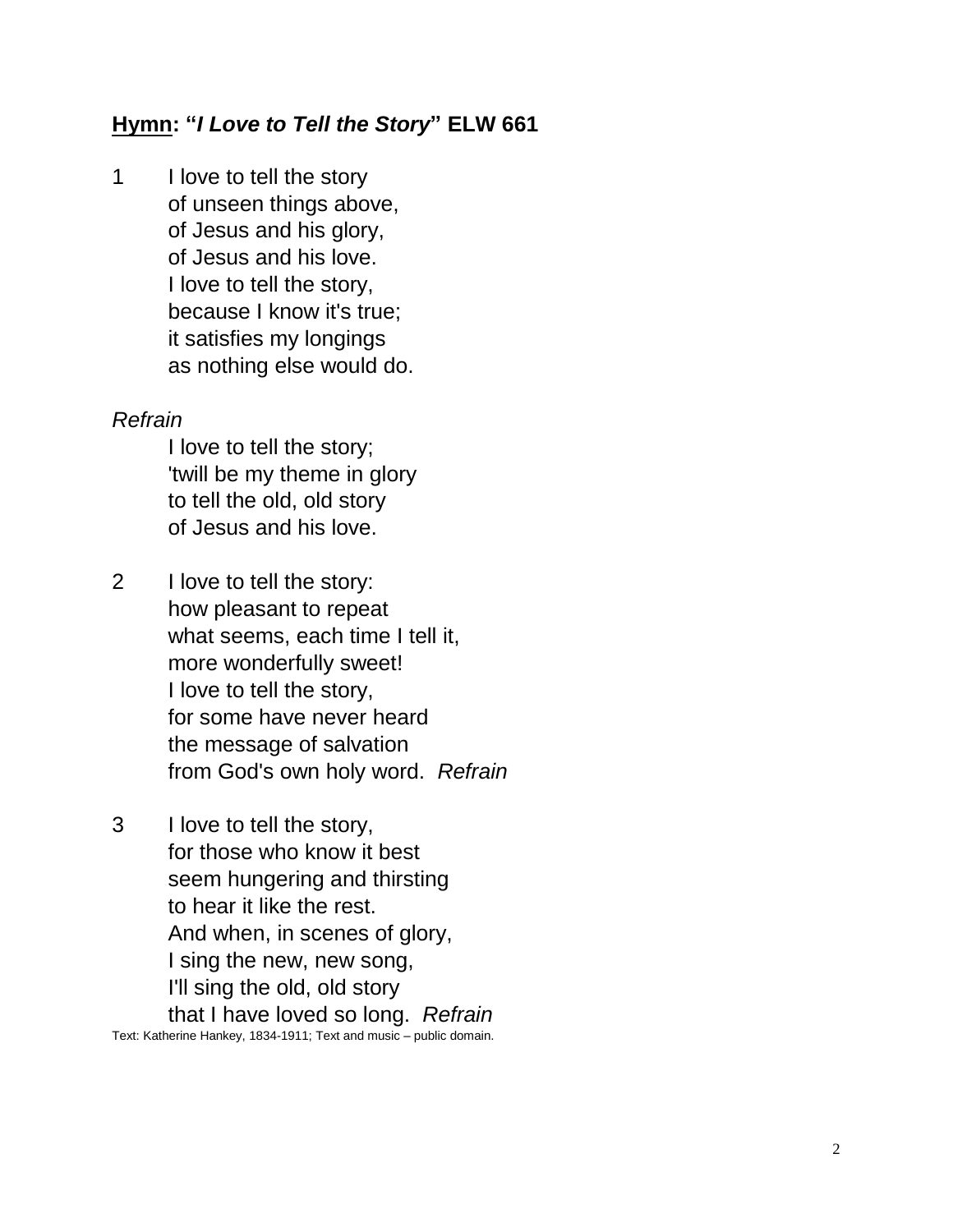### **Greeting**

The grace of our Lord Jesus Christ, the love of God, and the communion of the Holy Spirit be with you all. **And also with you.**

### **Kyrie**

Have mercy on us, Lord, and hear our solemn prayer. We come to hear your living word; it saves us from despair.

Have mercy on us, Christ, and wash away our sin. Pour out your grace and make us whole that new life may begin.

Have mercy on us, Lord; make sin and shame depart. Renew us with your saving pow'r; create in us new hearts! From sundaysandseasons.com. Copyright © 2022 Augsburg Fortress. All rights reserved. Used by permission. Augsburg Fortress Liturgies Annual License number is: SAS027124

### **Hymn of Praise**

Glory be to God in heaven; peace, goodwill to all the earth. Mighty God of all creation, Father of surpassing worth: We exalt you, we adore you, we lift high our thanks and praise. Saints and angels bow before you; here on earth our songs we raise.

Glory be to Christ forever, Lamb of God and Lord of love. Son of God and gracious Savior, you have come from heav'n above; On the cross you died to save us; now you reign at God's right hand. Hear our prayer; restore, forgive us; in your promise firm we stand.

Holy One we now acclaim you; Lord alone, to you we call; Holy One in faith we name you, God most high, yet near to all: Jesus Christ, with God the Spirit, in the Father's splendor bright. For the peace that we inherit, glory be to God on high! From sundaysandseasons.com. Copyright © 2022 Augsburg Fortress. All rights reserved. Used by permission. Augsburg Fortress Liturgies Annual License number is: SAS027124

### **Prayer of the Day**

**O God, ruler of all hearts, you call us to obey you. You show us true freedom. Keep us faithful to the ways of your Son. Help us leave behind all that hinders us so we may follow your paths, through Jesus Christ, our Savior and Lord. Amen**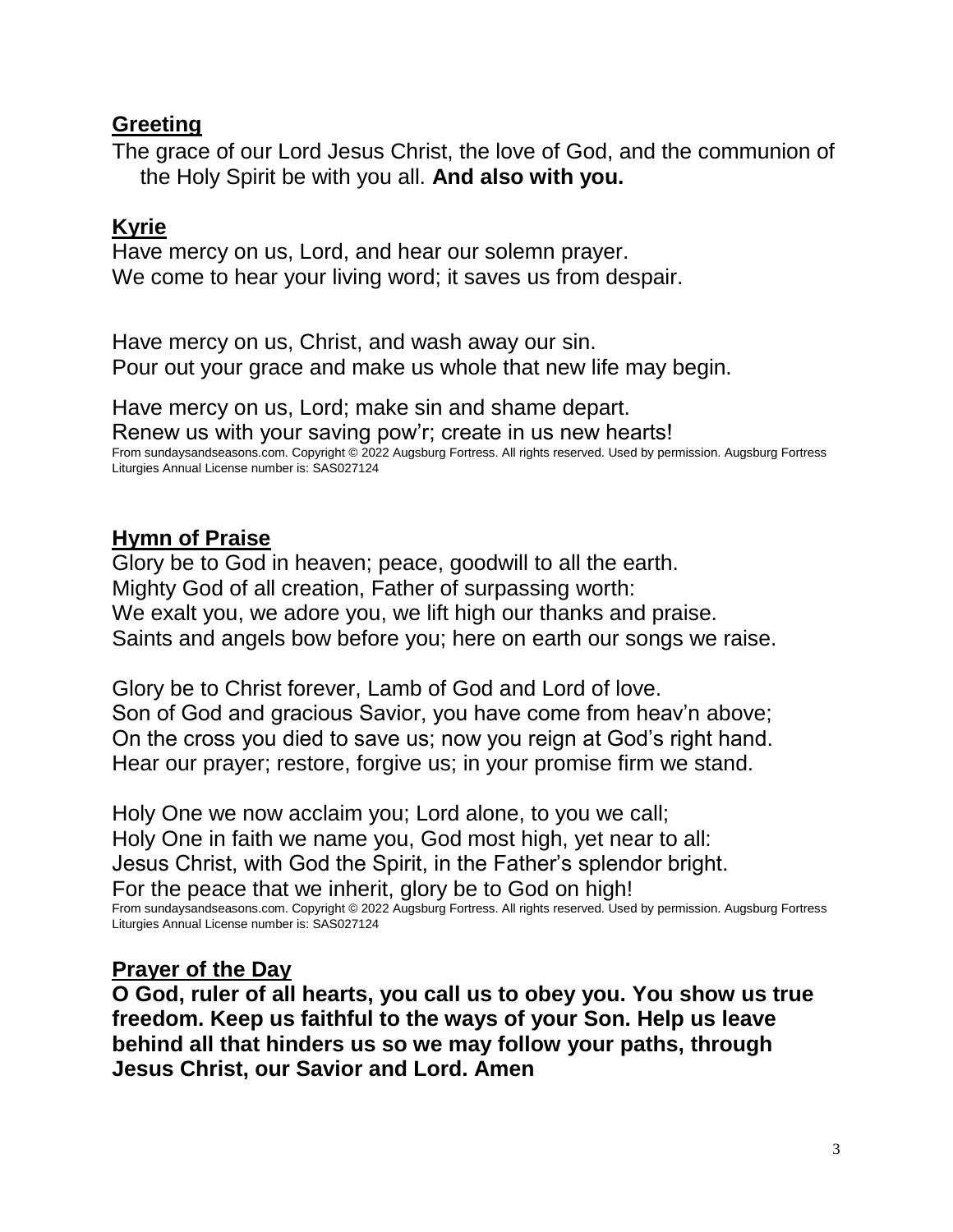## **1 Kings 19:15-16, 19-21**

Word of God, word of life. **Thanks be to God.**

### **Galatians 5:1, 13-25**

Word of God, word of life. **Thanks be to God.**

## **Gospel Acclamation**

Alleluia! Lord and Savior: open now your saving word. Let it burn like fire within us; speak until our hearts are stirred. Alleluia! Lord, we sing for the good news that you bring. From sundaysandseasons.com. Copyright © 2022 Augsburg Fortress. All rights reserved. Used by permission. Augsburg Fortress Liturgies Annual License number is: SAS027124

### **Luke 9:51-62**

The Holy Gospel according to Luke the 9th chapter. **Glory to you, O Lord**

The Gospel of the Lord. **Praise to you, O Christ.**

### **Sermon – Deacon Erin Power**

### **Hymn: "***Will You Come and Follow Me***" ELW 798**

- 1 "Will you come and follow me if I but call your name? Will you go where you don't know and never be the same? Will you let my love be shown, will you let my name be known, will you let my life be grown in you and you in me?
- 2 "Will you leave yourself behind if I but call your name? Will you care for cruel and kind and never be the same? Will you risk the hostile stare, should your life attract or scare? Will you let me answer pray'r in you and you in me?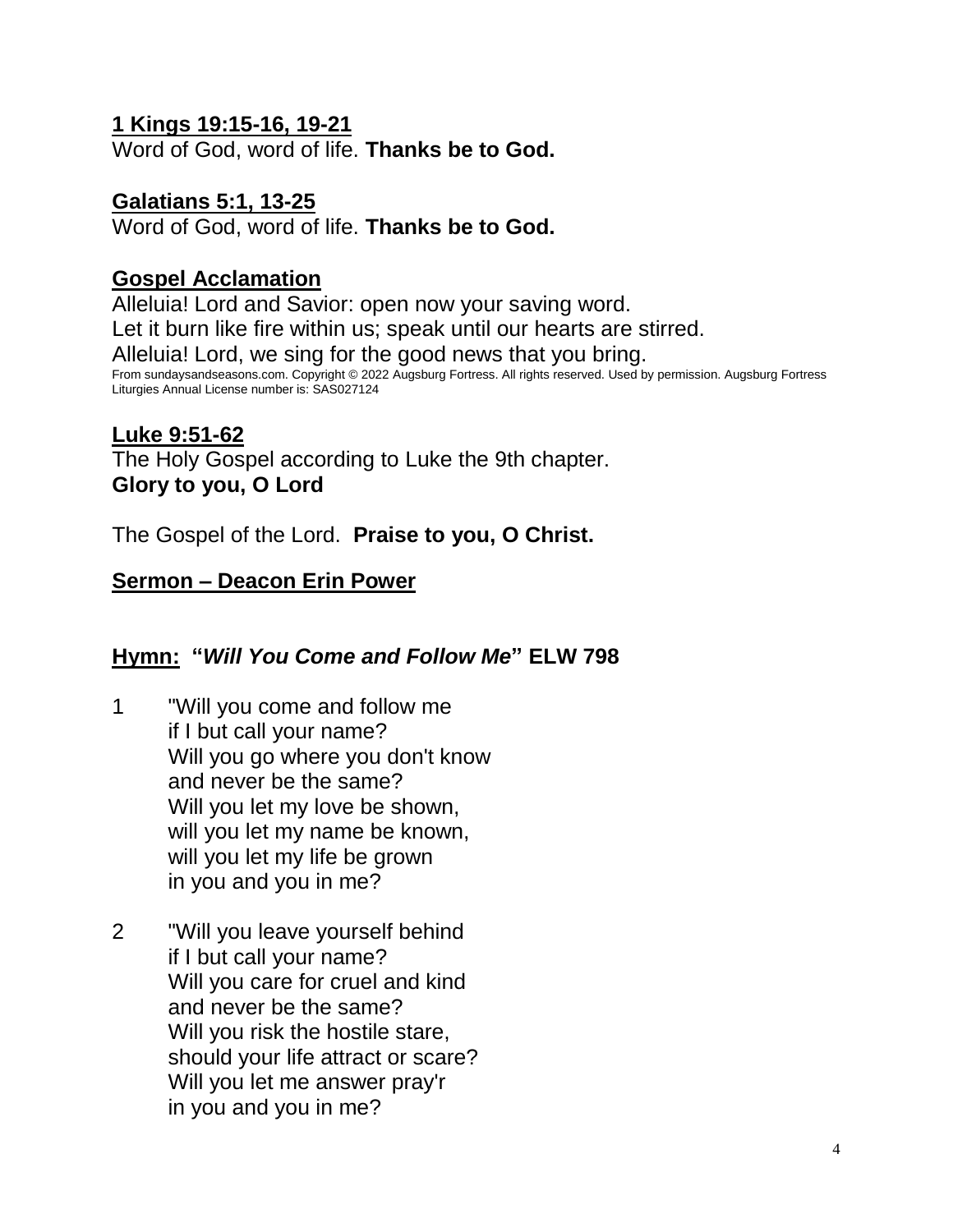- 3 "Will you let the blinded see if I but call your name? Will you set the pris'ners free and never be the same? Will you kiss the leper clean, and do such as this unseen, and admit to what I mean in you and you in me?
- 4 "Will you love the you you hide if I but call your name? Will you quell the fear inside and never be the same? Will you use the faith you've found to reshape the world around, through my sight and touch and sound in you and you in me?"
- 5 Lord, your summons echoes true when you but call my name. Let me turn and follow you and never be the same. In your company I'll go where your love and footsteps show. Thus I'll move and live and grow in you and you in me.

Text: John L. Bell, b. 1949 Text © 1987 Iona Community, GIA Publications, Inc., agent 7404 S. Mason Ave., Chicago, IL 60638. www.giamusic.com. 800.442.3358. All rights reserved. Used by permission from One License with license #A-711313.

#### **Nicene Creed**

We believe in one God, the Father, the Almighty, maker of heaven and earth, of all that is, seen and unseen.

We believe in one Lord, Jesus Christ, the only Son of God, eternally begotten of the Father, God from God, Light from Light, true God from true God, begotten, not made, of one Being with the Father; through him all things were made.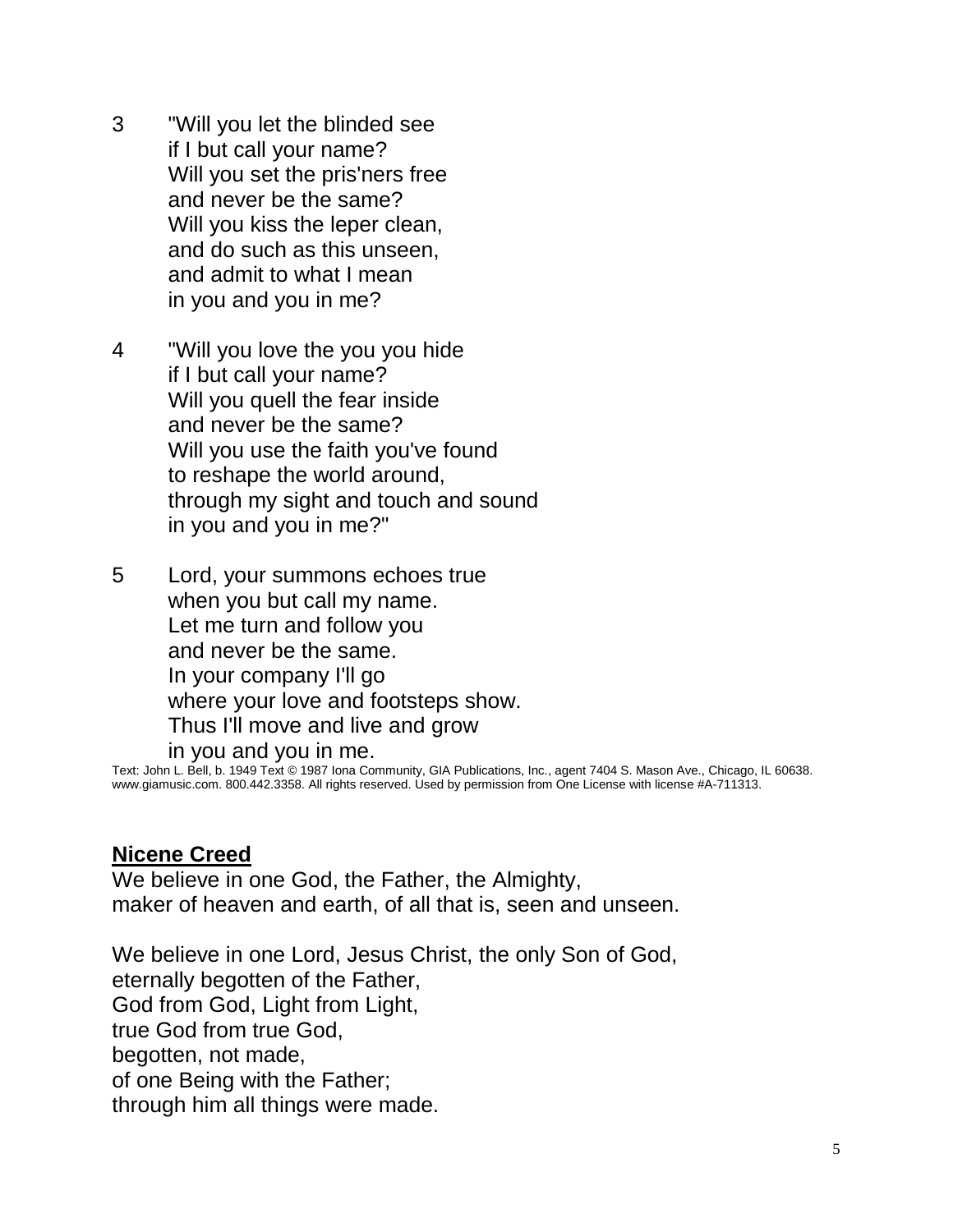For us and for our salvation he came down from heaven, was incarnate of the Holy Spirit and the virgin Mary and became truly human. For our sake he was crucified under Pontius Pilate; he suffered death and was buried. On the third day he rose again in accordance with the scriptures; he ascended into heaven and is seated at the right hand of the Father. He will come again in glory to judge the living and the dead, and his kingdom will have no end. We believe in the Holy Spirit, the Lord, the giver of life, who proceeds from the Father and the Son, who with the Father and the Son is worshiped and glorified, who has spoken through the prophets. We believe in one holy catholic and apostolic church. We acknowledge one baptism for the forgiveness of sins. We look for the resurrection of the dead,

and the life of the world to come. Amen.

Copyright © 2022 Augsburg Fortress. All rights reserved. Used by permission of Augsburg Fortress. License #SAS207124

## **Prayer Song: "***Lord, Listen to Your Children Praying***" ELW 752**

Lord, listen to your children praying,

Lord, send your Spirit in this place;

Lord, listen to your children praying,

send us love, send us pow'r, send us grace.

Text: Ken Medema, b. 1943 Text © 1973 Hope Publishing Company, Carol Stream, IL 60188. All rights reserved. Used by permission from One License with license #A-711313.

### **Prayers of the People**

L: Lord, in your mercy. **C: Hear our prayer**

### **Prayer Song: "***Lord, Listen to Your Children Praying***" ELW 752**

**Offering of Music: "Oh, Praise the Gracious Power" Carol Doran, Emily Hoff, soprano and flute**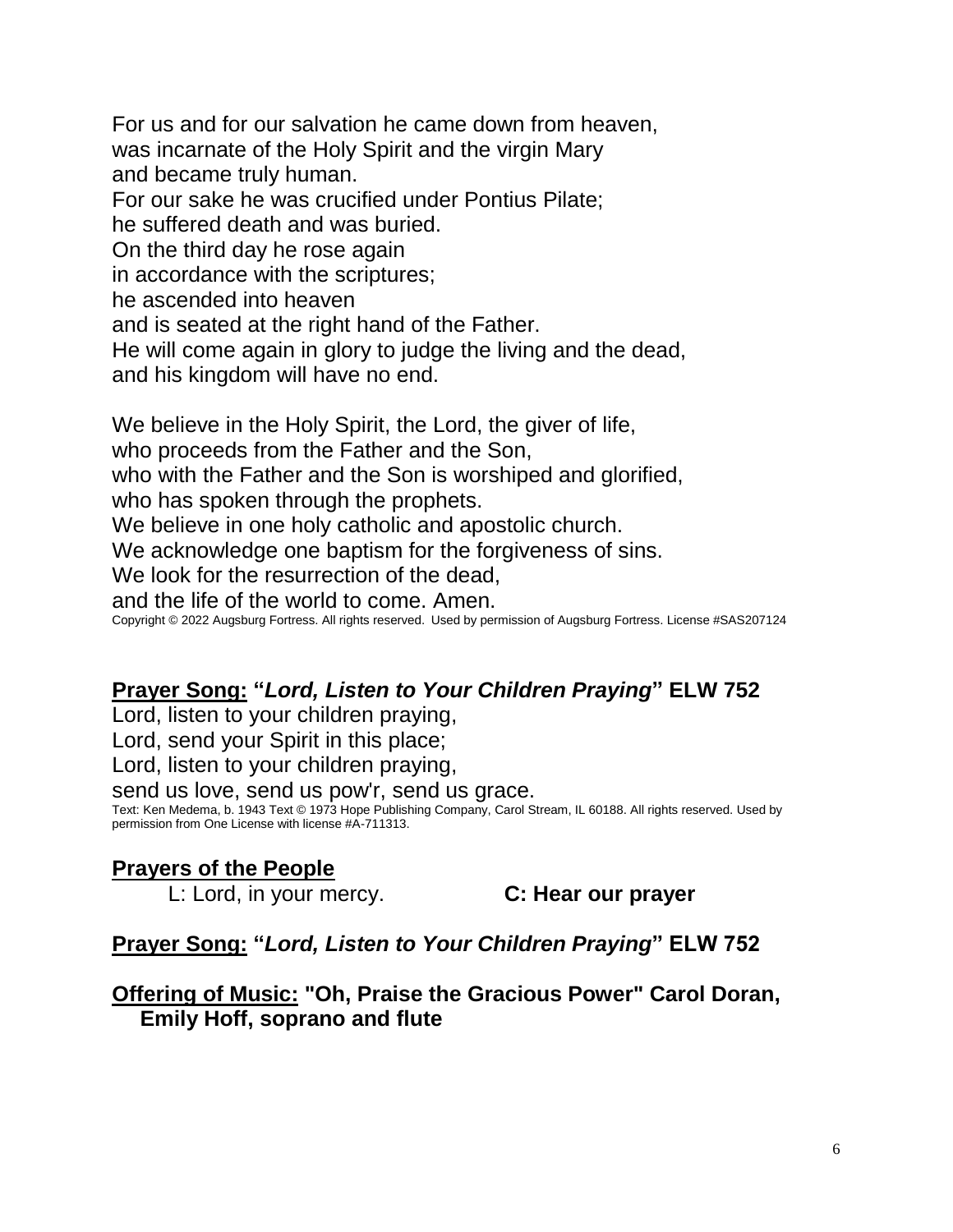## **Offertory: "***Accept, O Lord, the Gifts We Bring"* **v. 1 & 3 ELW 691**

Accept, O Lord, the gifts we bring to place upon your table. We do not worship as we ought but only as we're able.

Our hopes and dreams, our toils and cares we lift in prayer before you. Lord, by your grace now come to us, as humbly we adore you. Text: Beth Bergeron Folkemer, b. 1957; Text © 1990 Augsburg Fortress. Used by permission from One License with license #A-711313.

#### **Offering Prayer**

**Blessed are you, O God, maker of all things. Through your goodness you have blessed us with these gifts: our selves, our time, and our possessions. Use us, and what we have gathered, in feeding the world with your love, through Jesus Christ, our Savior and Lord. Amen**

#### **Lord's Prayer**

**Our Father, who art in heaven, hallowed be thy name, Thy kingdom come, thy will be done, on earth as it is in heaven. Give us this day our daily bread; and forgive us our trespasses, as we forgive those who trespass against us; and lead us not into temptation, but deliver us from evil. For thine is the kingdom, and the power, and the glory, Forever and ever. Amen**

#### **Benediction**

The God of peace, Father,  $\pm$  Son, and Holy Spirit, bless you, comfort you, and show you the path of life this day and always. **Amen**

### **Sending Song: "***Lead Me, Guide Me***" ELW 768**

### *Refrain*

Lead me, guide me, along the way; For if you lead me, I cannot stray. Lord, let me walk each day with thee. Lead me, O Lord, lead me.